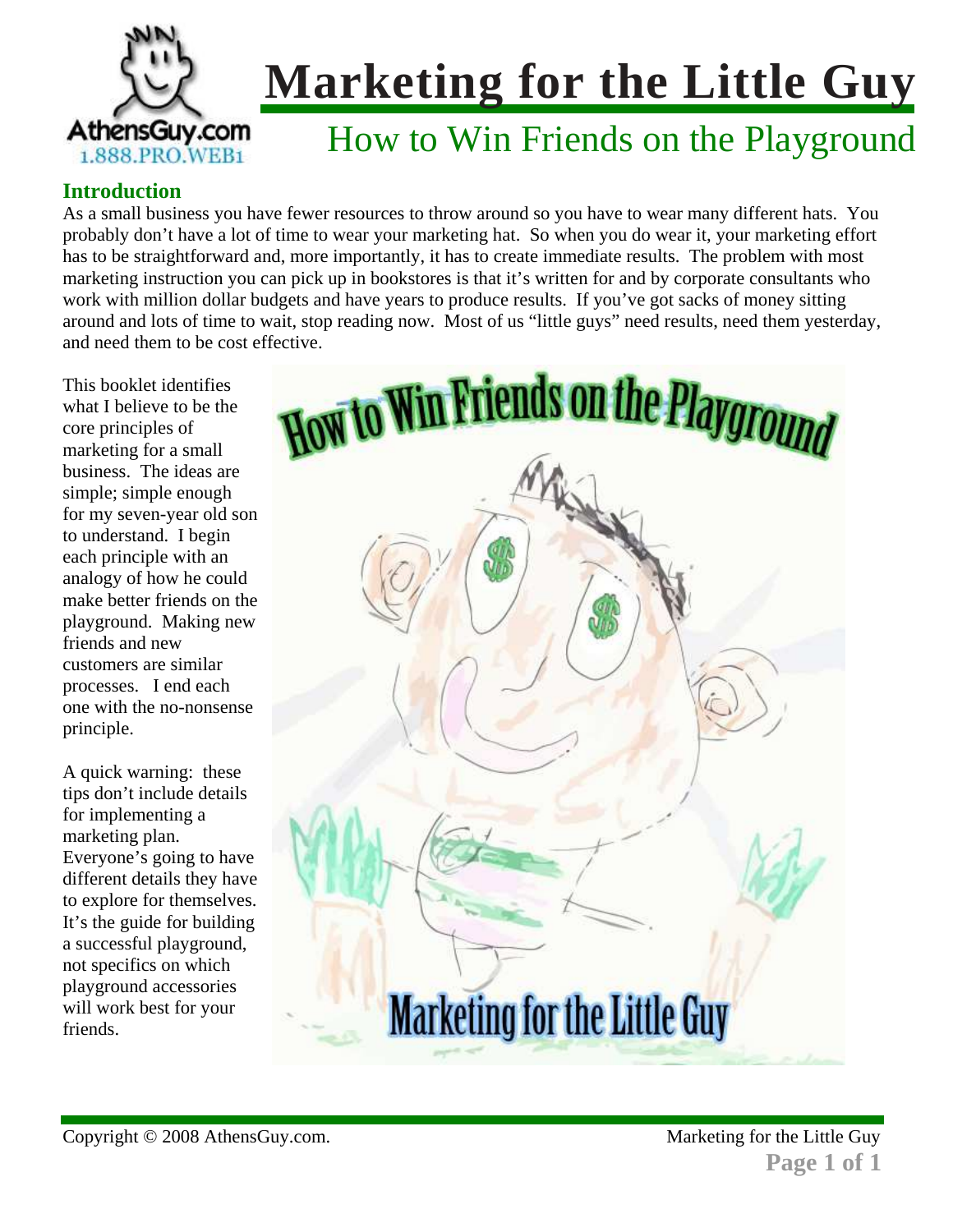

## How to Win Friends on the Playground

#### **Written By: Patrick MacDonald**

Version: 1.1

Date: 6/9/2008

### **Table of Contents**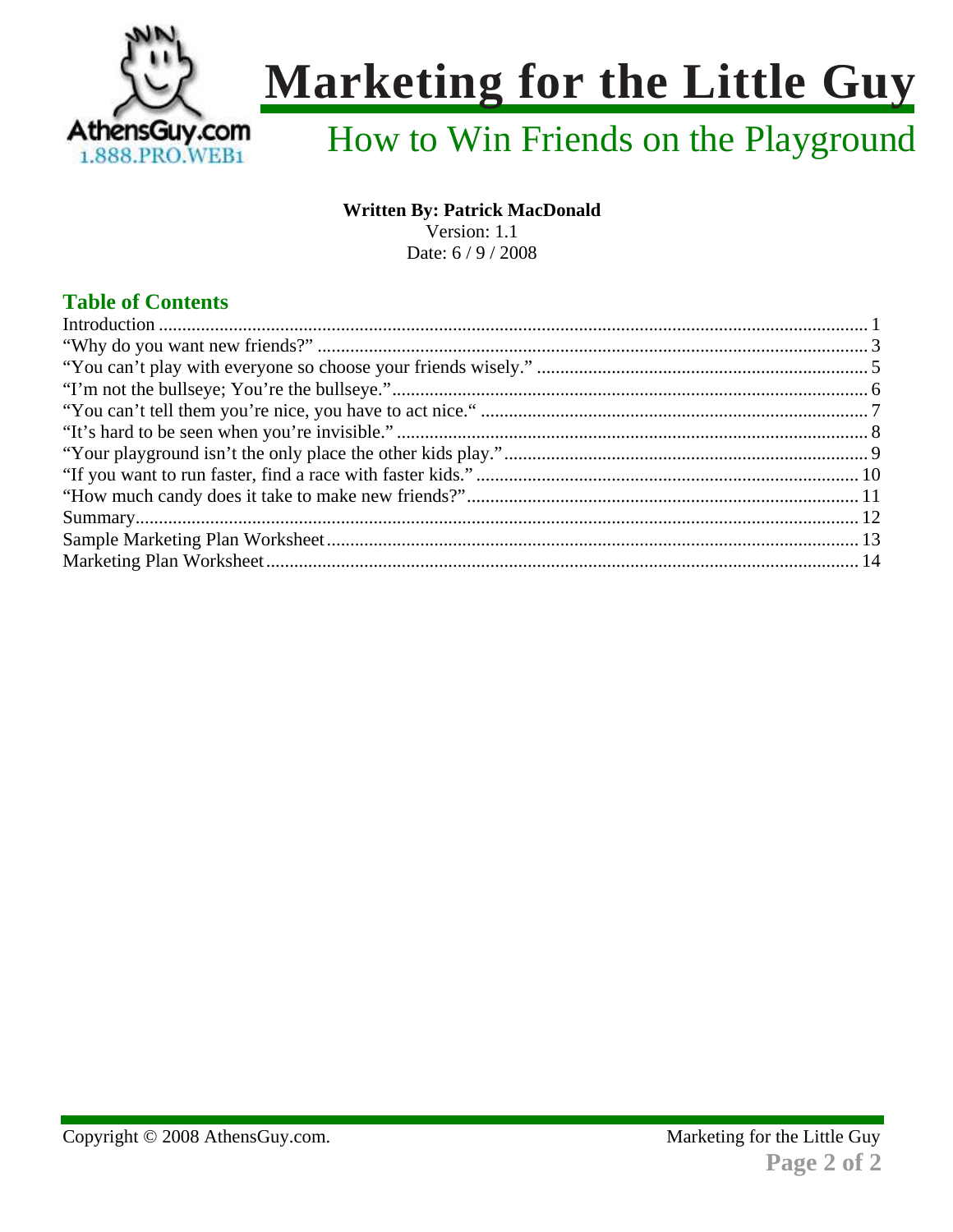

### How to Win Friends on the Playground

#### **"Why do you want new friends?"**

The first step in any endeavor should be in knowing why you are expending the effort.

Why would you, as a kid, want new friends? After all, it's hard making new friends? So why go to the trouble? To have more fun, of course. But what if you already have enough friends to have fun? What about when one of your best friends is out sick? You'll need a fill-in best friend right? So you promote up a sidekick friend. Now you need to fill-in the sidekick's position.

Remind yourself that your goal in marketing is to make more money. It's not to get new customers, although that might be one way to make more money. It's not so that your competitors hear how well you're doing from a radio, although that might feel really good. It's not just so more people hear about your organization. Everyone in town might know what you do, but if no one is coming to use you, what's the point? Everyone in town might be your customer, but if you're not profitable, what's the point?

There's nothing wrong with having several personal goals. Money isn't everything, right? Personally, I want my business to be profitable but I also want to enjoy my days. But personal fulfillment has no business being a goal in my marketing. If I want everyone to know how happy I am, then I need to do things to demonstrate it. A billboard on Interstate 85 probably isn't the right route to take.

Marketing is the act of selling a product or service to the public. And we're not going to be able to keep doing that unless we're profitable. So let's keep that forefront in our mind.

### **You must have a clear marketing goal.**

… and it's probably to be **more profitable**.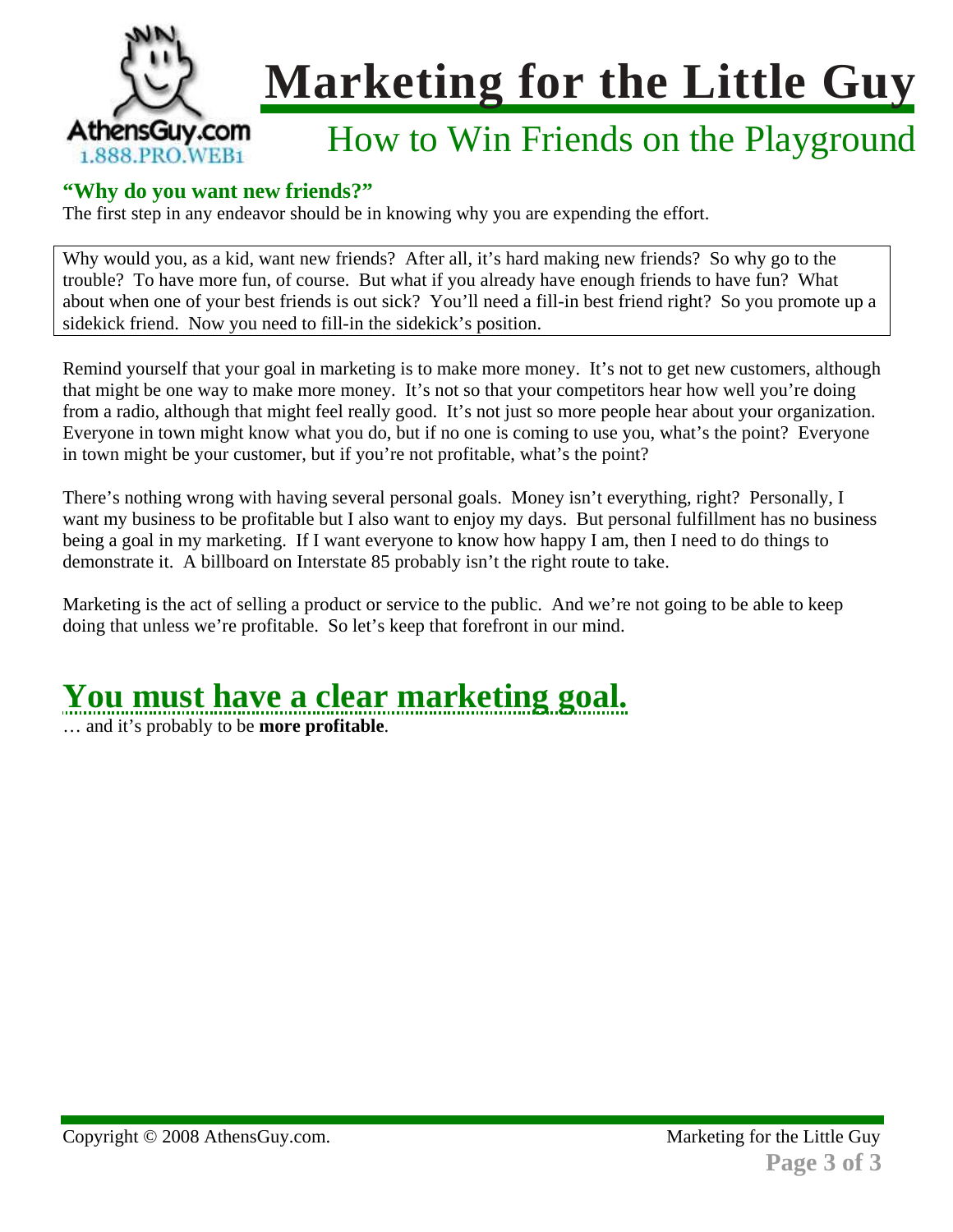

### How to Win Friends on the Playground

#### **"Fingers are for counting, not picking noses."**

You put a new marketing advertisement in a magazine. Everyone is telling you or your marketing firm how cool and memorable the ad is. But you're not getting new customers from it. What was your marketing goal?

- 1. To have a memorable ad? OR
- 2. To be more profitable?

How many new customers would it take to pay for the advertisement? How many to make the effort profitable?

Here are some examples of non-marketing scenarios in which you intuitively know your goals are measurable and not abstract conditions:

- If you play golf a lot, how do you determine whether or not you're getting better from round to round / day to day?
- What's the first step in losing weight? Do you spontaneous start exercising and eating less? Do you say to yourself something generic like, "I want to weigh less"? Or do you say something specific like, "I want to get down to  $X$  pounds."
- Do you have children? Think back to before you had them. Did you think in terms of how many kids you wanted or was it only that you wanted "some" kids?
- Suppose you had a teenager who got home at 6am on a Saturday morning and claimed they were on time all because you said, "Don't stay out too late." Apparently 6am wasn't too late for them. Would you let them slide? Wouldn't you be more specific the next time?

Ok, back to marketing. Here's a measurable marketing goal:

• I want to take off an extra paid week of vacation next year.

How many new customers would it take to allow you to take off an extra week of vacation next year? Just "some" more? You know how much your weekly bills are and how much your last vacation cost. Calculate how many new customers you'll need in order to make that extra money.

If you want to make incremental advances towards a goal, you must measure your distance from it. Otherwise, how do you know if you are getting any closer when you make a change?

## **Goals must be measurable.**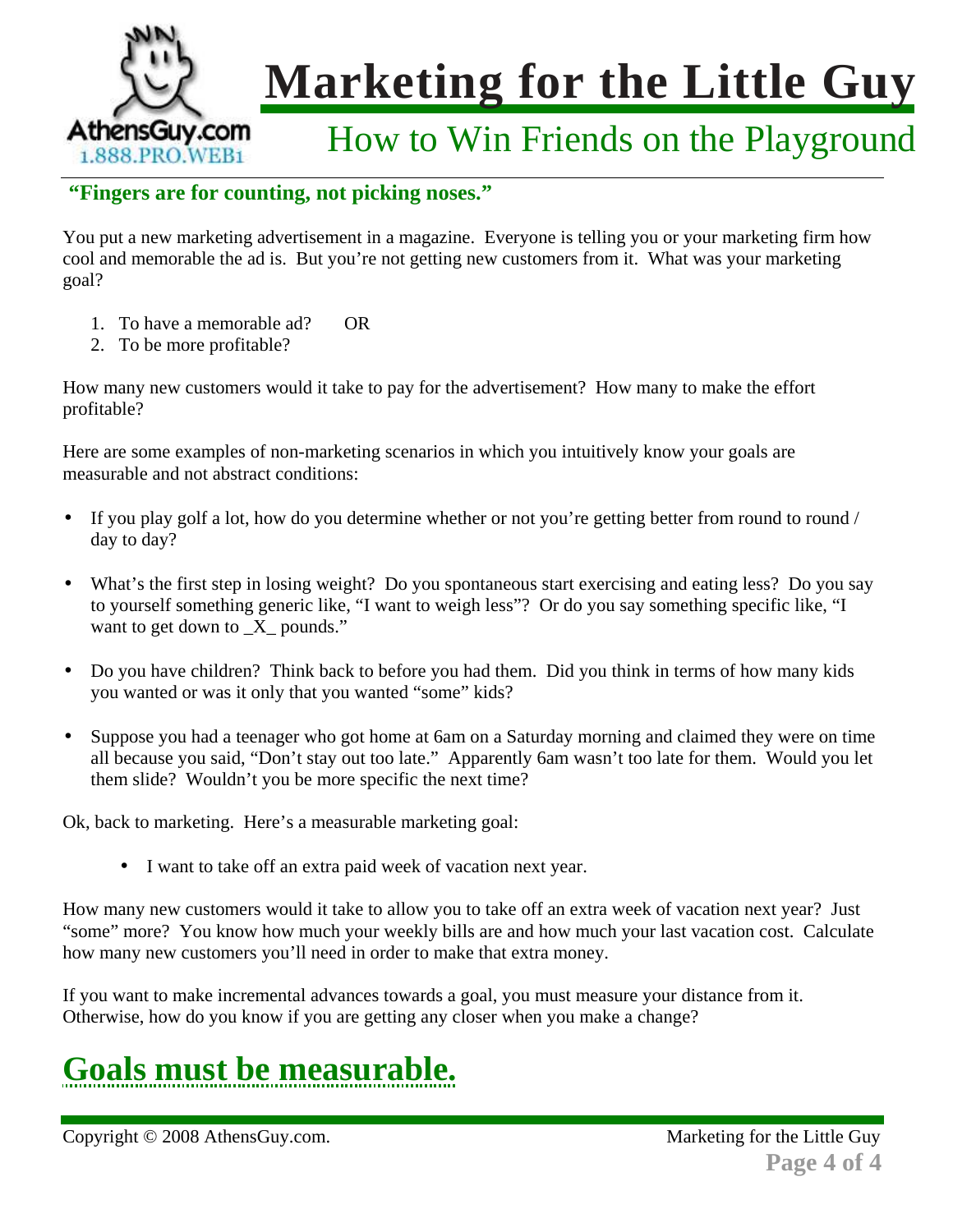

### How to Win Friends on the Playground

#### **"You can't play with everyone so choose your friends wisely."**

Time (and space) is a limited resource.

What if you already have all the friends you can deal with? What if you have a ton of friends but you're not having very much fun with them? Maybe they're the playground bullies or maybe they like playing with dolls and you don't have fun playing with dolls. You need a different kind of friend. You need a friend who will allow you to have more fun.

Think of all the people who have referred customers to you in the past. Somewhere in that list is the person who makes you cringe every time they say, "I've got someone you should call." From previous experiences you know that the types of referrals they send you are not your ideal customer. The referrals either dicker on price, they want to consume a lot of your time for free, or there's something that makes it not quite worth it to you. It's not your fault. It's not the referral's fault, after all, they're just looking out for themselves. It's just that not everyone is your ideal customer. Some relationships aren't reciprocally profitable. And some referral generators aren't good at handing you the kinds of leads you want.

> "The most important single central fact about a free market is that no exchange takes place unless both parties benefit." ~ Milton Friedman

You have to get into specifics. This isn't the time to be an equal opportunity selector. You should have an idea of the demographics as well as personality type and purchasing power / decision making authority.

Your time is critically important. Filtering is a must. Firing existing customers can sometimes be beneficial by freeing up your time to take on more profitable customers. Selective hiring of new customers can drastically improve your bottom line.

If you sell products, your shelf space is probably limited. Select the products that will allow you to be the most profitable and discontinue the rest you don't have space for. This may reduce your customer base but it will also improve your bottom line.

## **Identify and seek your ideal customers.**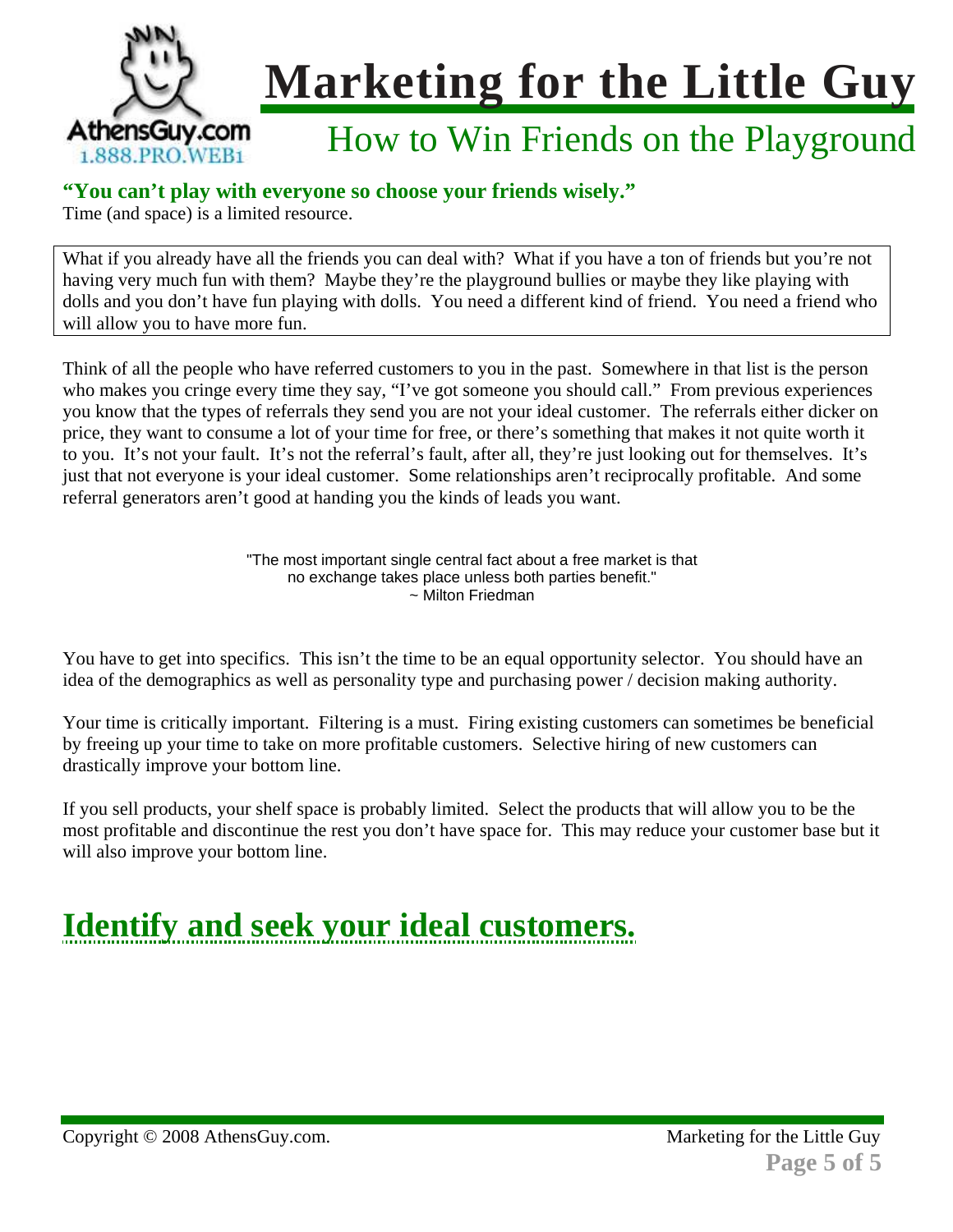

### How to Win Friends on the Playground

#### **"I'm not the bullseye; You're the bullseye."**

It's all about YOU.

I have a seven and five year old. As with most siblings, the seven year old likes to pick on the five year old. It usually involves something like "You're a baby!" So the little one starts arguing and eventually runs to me crying. Being the mature parent that I am, I teach her the Rubber-Glue technique.

"When he calls you a baby, you turn it around: (Point to yourself.) I'm not a baby… (Point to him.) You're a baby!"

The technique was a instant success, sort of. Now instead of immediately running to me, whoever gets picked on first turns the tease around:

(Points to themselves.) I'm not the \_\_\_\_\_\_\_\_\_… (Points to others.) You're the

This lesson is relevant to your marketing target. This may hurt your feelings a little but the truth is, when it comes to advertising, no one really cares about you. People don't have time. They've got appointments to make, plans to complete, kids to pick up, groceries to buy, dogs to take out, voicemail to check, friends to call and emails to read. To get your target's attention, your message has to reach to them on a personal identifiable level.

"Don't underestimate the value of beginning a headline by naming the people you want to reach." ~ John Caples

Marketing Target Scenarios:

- Investments: If you were considering opening a personal 401K account, would you want to hear about how much money an investment company was making for themselves or how much money they are making their clients?
- Health care: Do you want to hear how healthy your doctor is? Or how many patients he has saved?
- Personal Trainer: Would it matter how much your personal trainer can bench press or how slim they are? Or is it how much they will help you transform your body?

### **Your message must be about your target, not you.**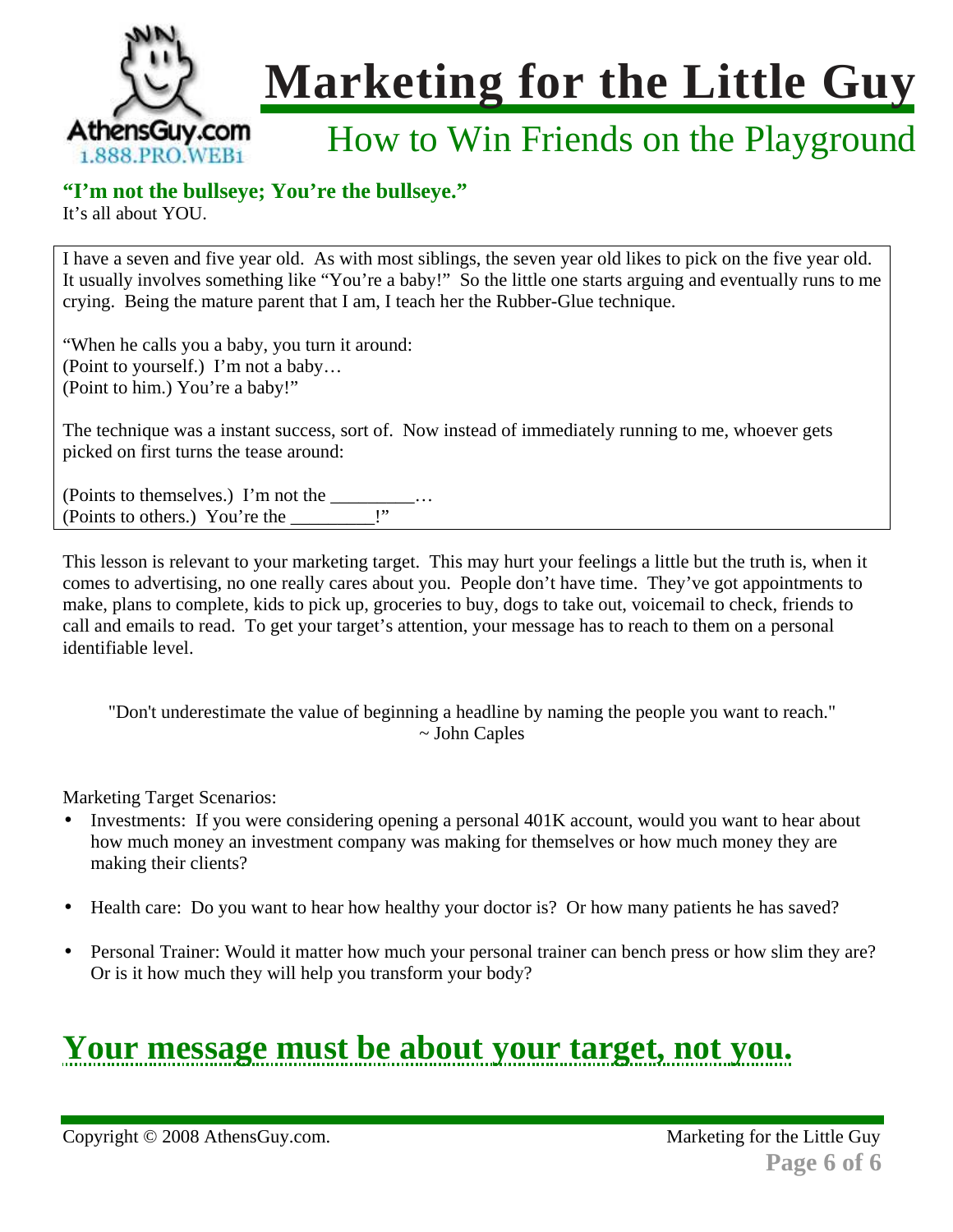

### How to Win Friends on the Playground

### **"You can't tell them you're nice, you have to act nice."**

My son once came home rather upset so I asked him what was wrong. After some careful prodding he said, "So-and-so says they're not my friend anymore."

"Why is that?" I asked.

"He sad I was being bossy."

"Were you being bossy?" I asked.

"No. I kept telling him I wasn't but he kept playing the game the wrong way."

"What game were you playing?" I asked.

"One I made up."

"How was he supposed to know how to play a game you made up?" I asked.

"Well I was trying to tell him how to play it but he kept calling me bossy."

This next idea is controversial. It goes against "big guy" marketing. You know, the ones with millions of dollars to spend and years to produce results. It's about Branding.

Webster defines Branding as:

In marketing, the use of logos, symbols, or product design to promote consumer **awareness** of goods and services

Is awareness one of your marketing goals? I'm just like everyone else. I want to be respected for my business savvy. I want to be popular. But when it comes to the "need results, need them yesterday, and need them to be cost effective", **awareness** just doesn't cut it. Marketing for the sake of increasing awareness is the equivalent of standing on a box in a busy public square and yelling:

"Hey look at us! Our business is doing so well we can afford to spend a lot of money on advertising! Whoo hoo!"

We are bombarded with advertising messages every minute of every day. From the billboards we pass on our way into work, to the corporate logos on our coffee mugs. It's information overload and there's so much being said, it's difficult to be heard at all. If you repeat a message enough times, sometimes it is assumed true. Perception is realty. But it takes a lot of money to create a barrage of advertising to accomplish it. And it's not always successful.

Financial investments demand measurable financial returns. Branding is ok as a by-product but not as a goal.

## **Advertising is an investment; confirm your return.**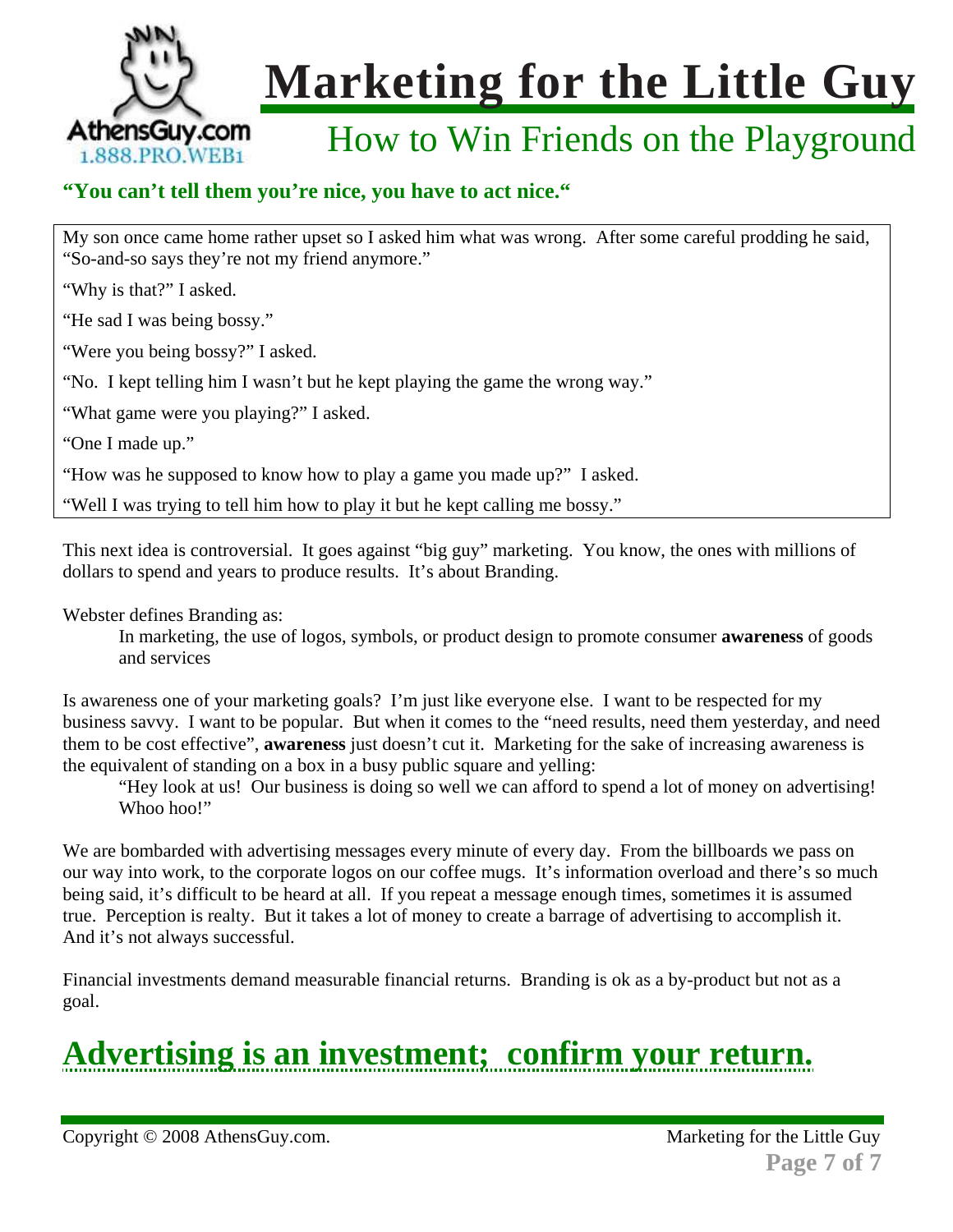

### How to Win Friends on the Playground

#### **"It's hard to be seen when you're invisible."**

Think back to grade school. Which kids can you remember the most? Most likely they are from one of three groups: the cool kids, the social outcasts, or your personal friends. Everyone remembers their close friends. But why do you remember those that were on the edges of the social barometer? It's because they stand out. It's hard to forget the early budding cool kids who had their choice of boyfriends or girlfriends. And it's equally hard to forget the outspoken weird kid who couldn't get a boyfriend or girlfriend even if they were willing to pay for it.

In the last section we identified that awareness advertising isn't a means unto itself. We're really insterested in the sale. However, to get to that sale your target audience, obviously, has to be aware of you. So you will have to differientiate your business from all the others competing for your target audience.

> "In American business today, with so many good companies offering bewilderingly similar products, Advertising has become perhaps the critical factor in the consumer's decision of which one of those products to buy." ~ Skip Hollandsworth

Our brains are hard wired to identify patterns. When we encounter something that (or someone who) doesn't fit a pattern, it creates a conflict in our brain. Our brain wants to fit it into one of the patterns but it can't find one. So what does it do? It has to create a new pattern. This process of creating the new pattern is ideal in memory making.

What does the name "Weird Al" Yankovic bring to mind? I'm betting a lot of weird (and possibly funny) images and sounds. Weird Al doesn't have a lot of singing talent but that didn't stop him from getting really rich as a professional singer.

You might not have to be weird, but you will have to be different. This isn't the time to start making stuff up just because it sounds good. What makes you different from your competitors? What extra value do you bring to your customers. Takes those qualities and highlight them with a giant spotlight.

## **To be remembered, be different.**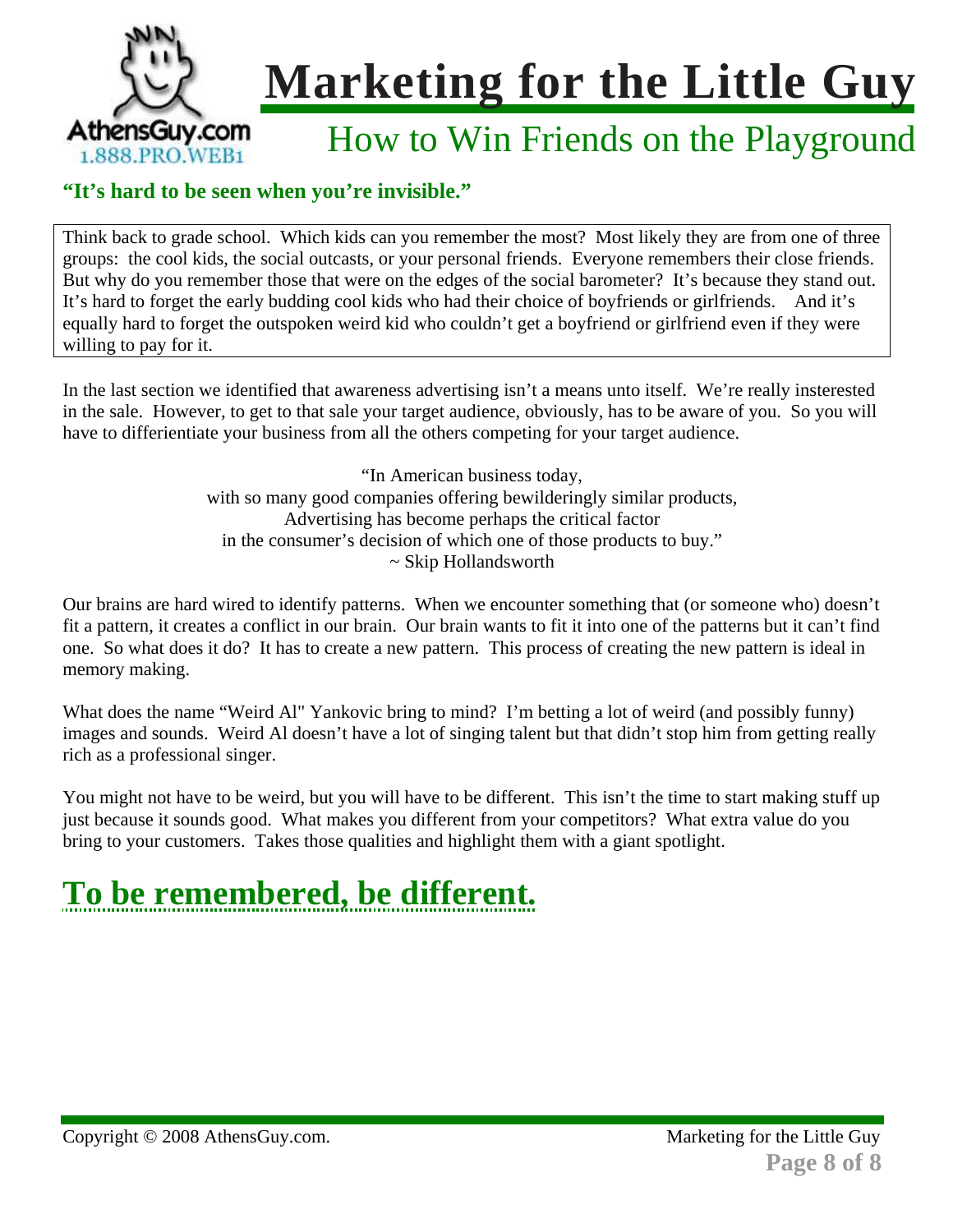

### How to Win Friends on the Playground

### **"Your playground isn't the only place the other kids play."**

There may be no worse disappointment for a kid than when he finds out on Monday morning on the school playground about the awesome weekend birthday party he wasn't invited.

Merriam-Webster defines **competition** as:

"active demand by two or more organisms or kinds of organisms for some environmental resource in short supply"

Translated into blunt business terms, it would read something like:

"when two businesses seek after your money"

Once after receiving an unexpected and generous work bonus, my wife and I decided it was time to make a major entertainment purchase. We narrowed it down to two choices:

- 1. a small pop-up camper
- 2. a 65" high-definition TV and surround sound

The former would allow us to have higher quality and more frequent weekend vacations. The latter would allow us to have higher quality and more frequent movie experiences (we're both movie buffs.) When visiting a local pop-up camper dealer, I accidentally mentioned our dilemma to the RV salesman. His face instantly displayed confusion and annoyance. As a recreational vehicle seller, he had probably never before considered Best Buy to be his competitor. But it was.

When it comes to spending our money, we are constantly making choices between need and want. Knowing we could practically survive in caves eating mud, I believe most of our choices (at least in our over abundant society) are for want not need. So when the RV salesman plans his advertising, instead of thinking "who are the other RV dealers and how do I compete against their sales message" he should probably be thinking "who else offers entertainment or lifestyle products and who do I compete against their sales message."

## **Your "real" competition is never your only competition.**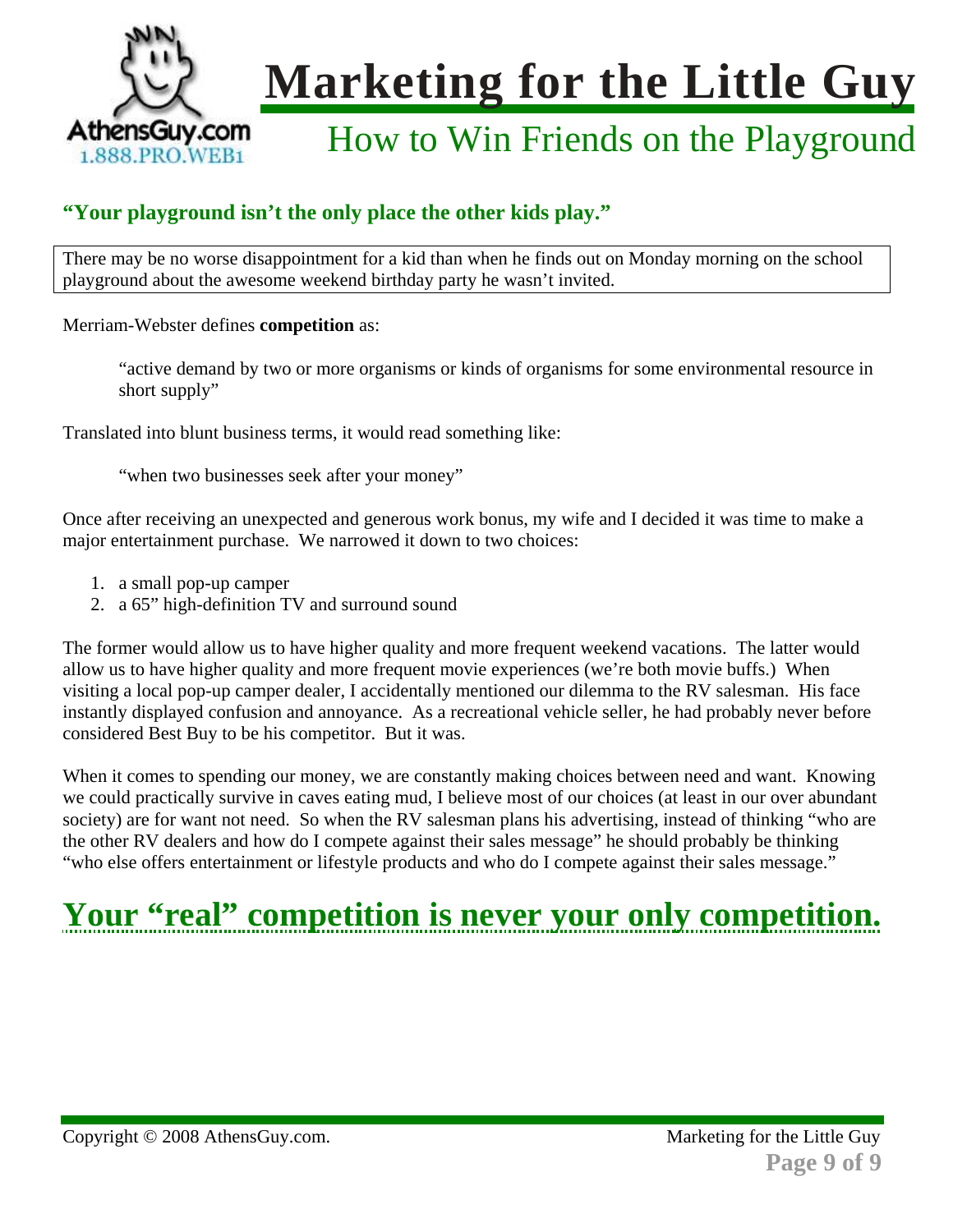

### How to Win Friends on the Playground

### **"If you want to run faster, find a race with faster kids."**

In kindergarten my son use to be the fastest kid on the playground. However, by second grade, there were a handful of boys who could out run him at any distance. It was disappointing to him, and he confided it to me. That's when I told him the good news.

"When you use to be the fastest kid on the playground, how could you get better? How could you run faster?"

"Just run faster," he replied as if I were stupid.

"So how do you know if you're running faster?" I asked.

After a little deliberation, he replied, "I don't know."

"The only way to know if you're running even faster is if you have someone running in front of you. Say you're both running really fast but you can't catch up. You're both running the same speed but he's a little bit ahead. Now, what if you push your legs really, really hard and all of a sudden, you're catching up to him and then your passing him. You started running faster. But the only way you knew you were running faster was because he was in front of you. If there's no one in front of you, you'll never know how fast you can really get.

The trick isn't running the fastest once. The trick is in finding someone who's even faster so you can run faster today than you did the day before. Keep doing that, and it will get harder and harder to find someone who is faster."

Many marketing attempts are cookie-cutter designed. We look around to see how other people advertise and we copy. That's not going to get us noticed though because your customers have already seen or heard those ads. They're use to them and probably filtered them out.

When I think of great advertising, I think of Geico. I think their TV commercials are the best: the modern day cavemen, the intellectual gecko, and all the other strikingly funny ads they run. They sell insurance. I don't but if I made a TV commercial, I would want it to be like a Geico commercial.

Look in your local Yellow Pages. Most of the business ads are very similar. Different name, different tag line, but same structure and sales pitch.

Find someone who's more successful at advertising and try to keep up with their energy. Run a faster race.

## **Don't limit yourself by the ones around you.**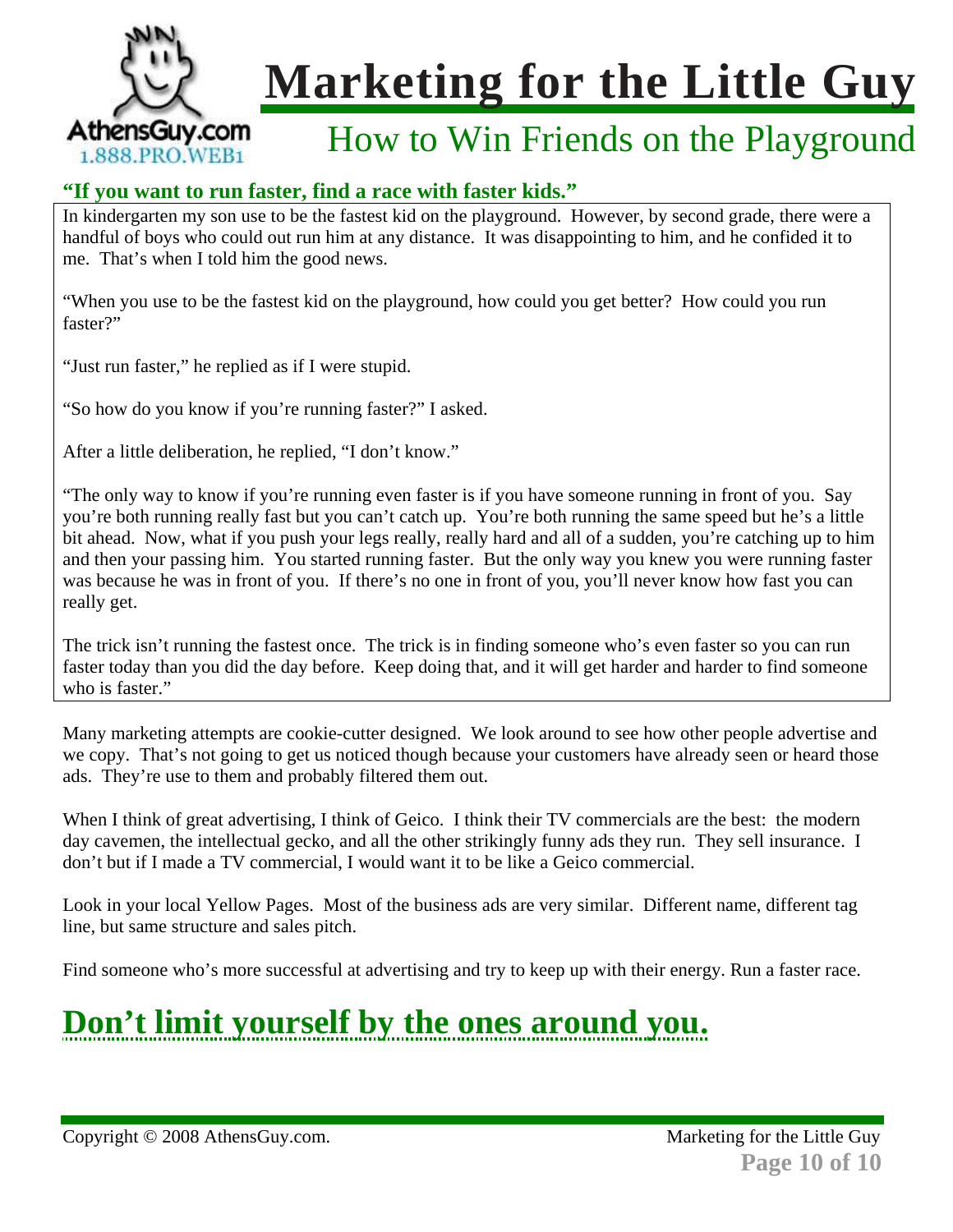

### How to Win Friends on the Playground

### **"How much candy does it take to make new friends?"**

In completing the thought for this little guy marketing idea I came to the comparison of money and candy. Isn't money to adults a lot like candy to children? How much candy does it take to make new friends? How much money does it take to make new customers? If we, the adults, could figure that part out, life as the entrepreneur would be a whole lot easier.

I asked my son, "How much candy does it take to make new friends?"

He wisely replied, "You don't have to give candy to make friends."

"How do you make friends?" I asked.

He thought for a few moments and then said, "Hmm. That's hard."

"Why's it hard?" I asked.

"Because… I don't know. It just is."

While you should apply scientific principles to measuring your marketing results, the marketing pitch itself is an art form. Contrary to the marketing section of the bookstore, there is no silver bullet for spending money (an investment) to get new customers. If there were, 66% of small businesses wouldn't be failing in the first four years [2006 SBA Statistics]. So what does work?

That's the hard part, and it's going to be different in every industry and in every market. There are many reasons why but the fact remains, it takes a lot of work just to get work. We all know the basic advertising venues: newspapers, magazines, radio, TV, Internet banners, etc. If it were as simple as just picking a few and running ads, you wouldn't be reading this and there wouldn't be a gazillion books in the bookstore on marketing.

Use trial and error on small efforts until something works. Then slowly accelerate your involvement to reach your maximum return on investment. Don't forget the Law of Diminishing Returns. Even a cash cow is going to have its limits.

Adding more money to your advertising budget doesn't mean results will be better.

## **Never spend a lot on unproven methods.**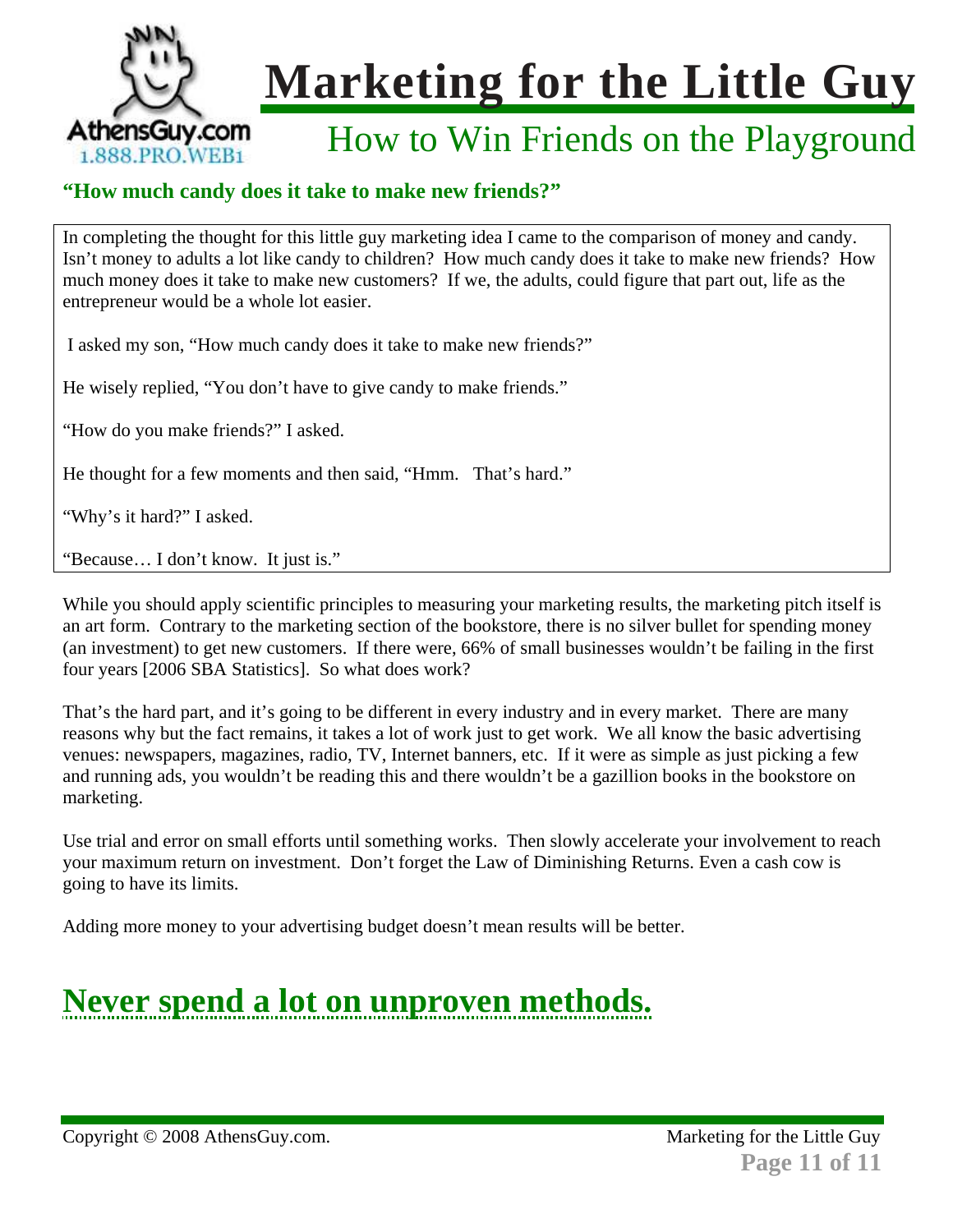

## How to Win Friends on the Playground

#### **Summary**

Here is the summary of lessons for the little guy when planning a marketing campaign.

- 1. You must have a clear marketing goal.
- 2. Goals must be measurable.
- 3. Identify and seek your ideal customers.
- 4. Your message must be about your target, not you.
- 5. Advertising is an investment; confirm your return.
- 6. To be remembered, be different.
- 7. Your "real" competition is never your only competition.
- 8. Don't limit yourself by the ones around you.
- 9. Never spend a lot on unproven methods.

Good luck and play nice out there. I hope you make lots of friends! Let us know if this helps you.

Patrick MacDonald Co-owner of AthensGuy.com Websites

Email: patrick@athensguy.com Url: http://www.athensguy.com

Cover art by Daniel MacDonald at 5 years of age.

Special thanks goes to the following reviewers and contributors:

- Dr. Brooks Mendell of Forisk Consulting. http://www.forisk.com
- Pastor Brian Rose of Compass Community Church. http://www.compasschurch.com
- Pastor Chris Cockfield of Compass Community Church. http://www.compasschurch.com
- Cynthia MacDonald, the greatest wife an Athens guy could have. http://www.athensguy.com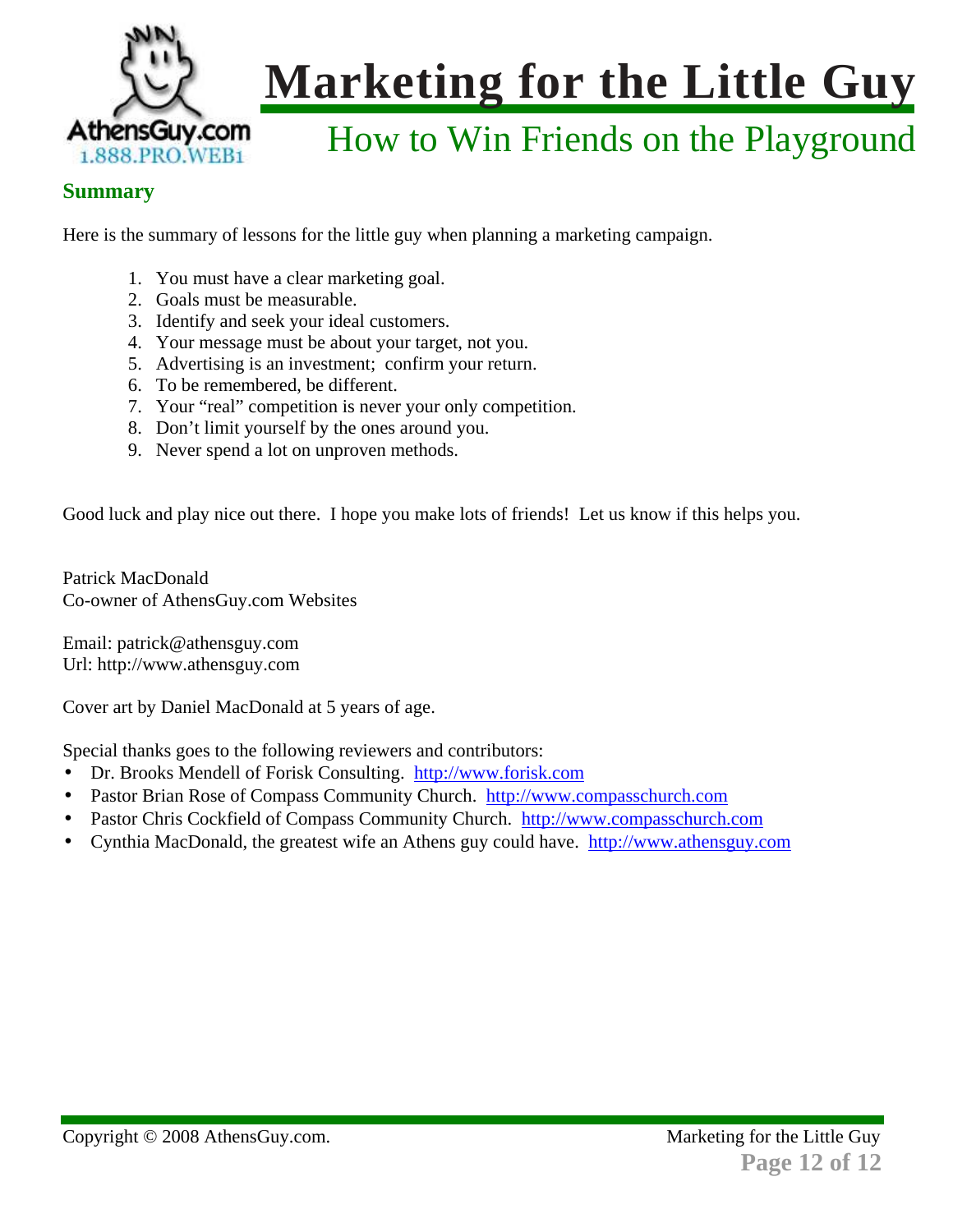

## How to Win Friends on the Playground

### **Sample Marketing Plan Worksheet**

#### **Goal Statement (WHY DO YOU NEED MORE BUSINESS?):**

One more week of vacation.

#### **Total Marketing Goal (WHAT DO YOU NEED, SPECIFICALLY?):**

Estimated vacation Expenses  $=$  \$

 $Estimated$  Lost Revenue for Time period  $=$  \$

Total Cost of Vacation =  $Expenses + Lost Review = $$ 

Total Cost of Vacation / Average Profit from New Customer = \_\_\_ more new

customers needed

new customers last year  $+$  \_\_ more needed  $=$  \_\_ new customers needed this year

\_\_\_ new customers this year.

### **Target Customers (WHO DO YOU WANT TO SELL TO?):**

Small business owners or Church staff.

Male. 30 to 55 years old.

Involved in day-to-day details of their business / church.

#### **Marketing Medium (WHERE ARE YOU GOING TO FIND THEM?):**

Coffee News

Google, Yahoo, MSN search terms

Bill board on 316

Radio Ad on Conservative Station

#### **Marketing Message (HOW ARE YOU GOING TO SELL TO THEM?):**

"Website Experts for business leaders who know where they want to go."

#### **Schedule for Return Confirmation Accountability (WHEN WILL YOU VERIFY?):**

Ask every prospect how they found us and record.

Within 6 months, each advertising type should at least pay for itself.